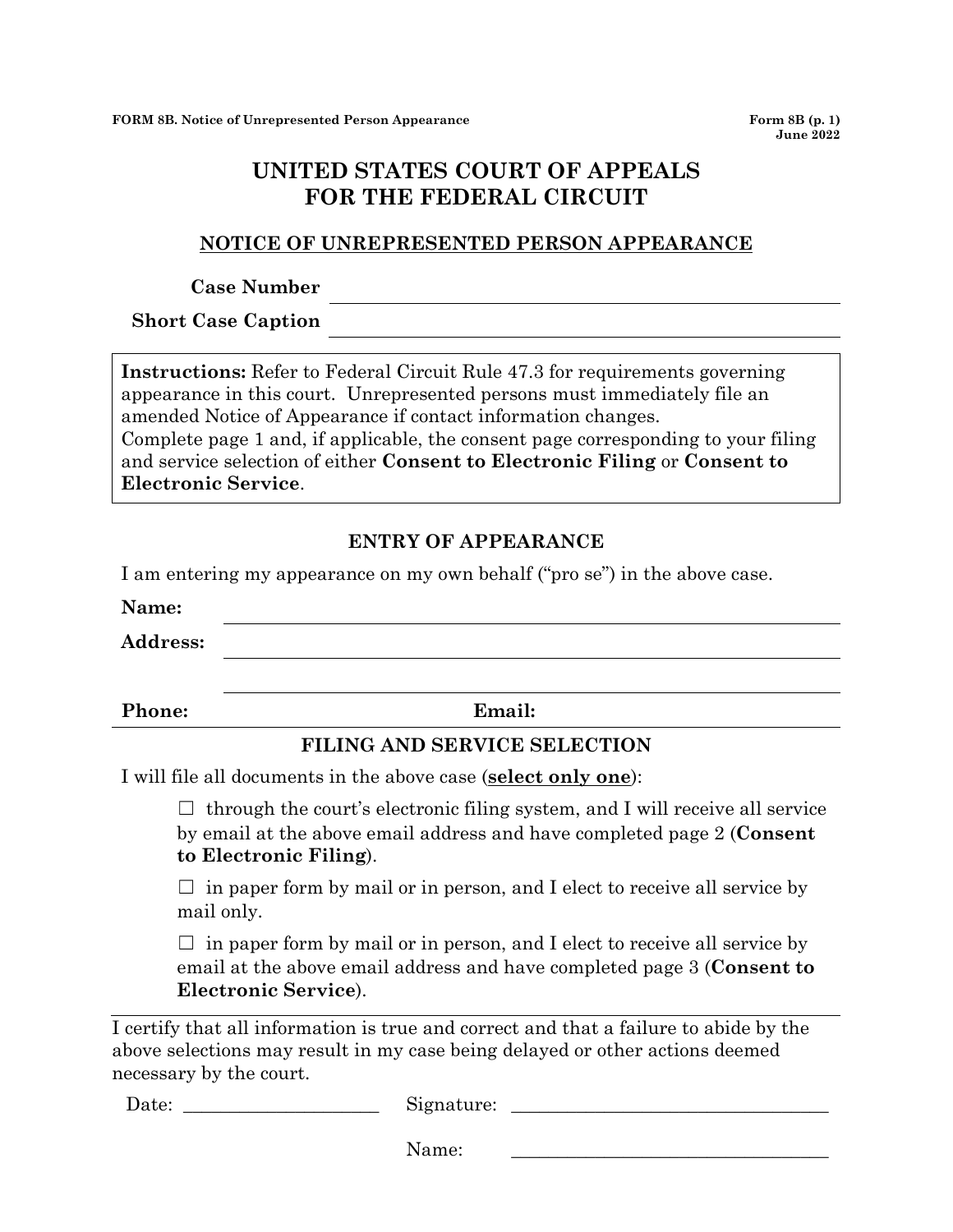$\overline{\phantom{a}}$ 

# **CONSENT TO ELECTRONIC FILING**

| <b>Instructions:</b> Please review and check the box verifying your agreement with<br>each item. All items must be selected before filing electronically with the court.                                                                                                                                                                                                                                                                                                              |                                                                                                                                                                                                                                                                                                  |  |
|---------------------------------------------------------------------------------------------------------------------------------------------------------------------------------------------------------------------------------------------------------------------------------------------------------------------------------------------------------------------------------------------------------------------------------------------------------------------------------------|--------------------------------------------------------------------------------------------------------------------------------------------------------------------------------------------------------------------------------------------------------------------------------------------------|--|
| $\Box$                                                                                                                                                                                                                                                                                                                                                                                                                                                                                | I have registered as a Non-Attorney filer with this court's electronic filing system<br>(CM/ECF) through PACER at www.pacer.uscourts.gov.                                                                                                                                                        |  |
| $\Box$                                                                                                                                                                                                                                                                                                                                                                                                                                                                                | I agree to abide by the court's Electronic Filing Procedures, available at<br>http://www.cafc.uscourts.gov/contact/clerks-office/filing-resources. I understand<br>the court may revoke my electronic filing privileges if I repeatedly fail to comply<br>with the Electronic Filing Procedures. |  |
| $\Box$                                                                                                                                                                                                                                                                                                                                                                                                                                                                                | I know how to convert a document into portable document format (PDF). I<br>understand that I must file all documents for my case in PDF through the<br>court's electronic filing system. See Fed. Cir. R. $25(c)(3)$ for paper copy<br>requirements.                                             |  |
| $\Box$                                                                                                                                                                                                                                                                                                                                                                                                                                                                                | I have regular access to (1) a computer with internet access, (2) an email<br>account, $(3)$ a word processor, $(4)$ a PDF reader and writer, and $(5)$ a scanner to<br>convert documents only available in paper format into electronic files.                                                  |  |
| $\Box$                                                                                                                                                                                                                                                                                                                                                                                                                                                                                | I understand I will receive service of public filings only by email in this case. I<br>understand that it is my responsibility to regularly monitor my email and docket<br>to ensure I have not missed notifications.                                                                            |  |
| $\Box$                                                                                                                                                                                                                                                                                                                                                                                                                                                                                | I understand that when I receive a filing notification email (Notice of Docket<br>Activity), I will be able to view, save, and print publicly filed documents once<br>without charge within 15 days but may then need to pay a fee.                                                              |  |
| $\Box$                                                                                                                                                                                                                                                                                                                                                                                                                                                                                | I will ensure the contact information associated with my electronic filer account<br>remains current. I understand that the court is not responsible for missed<br>notifications resulting from my failure to update my contact information.                                                     |  |
| $\Box$                                                                                                                                                                                                                                                                                                                                                                                                                                                                                | I understand that I may only file electronically in this case and I must seek<br>leave of the court to revert to mail filing or service. I understand that I must<br>submit a new Form 8B for other cases where I wish to file electronically.                                                   |  |
| $\Box$                                                                                                                                                                                                                                                                                                                                                                                                                                                                                | I understand I will receive service electronically in future cases where I am a<br>party unless I file a Form 8B modifying my service selection in that case.                                                                                                                                    |  |
| $\Box$                                                                                                                                                                                                                                                                                                                                                                                                                                                                                | I understand that the Clerk's Office cannot provide me with technical assistance<br>or support with using or viewing email or my browser.                                                                                                                                                        |  |
| $\mathbf{1} \cdot \mathbf{1} \cdot \mathbf{1} \cdot \mathbf{1} \cdot \mathbf{1} \cdot \mathbf{1} \cdot \mathbf{1} \cdot \mathbf{1} \cdot \mathbf{1} \cdot \mathbf{1} \cdot \mathbf{1} \cdot \mathbf{1} \cdot \mathbf{1} \cdot \mathbf{1} \cdot \mathbf{1} \cdot \mathbf{1} \cdot \mathbf{1} \cdot \mathbf{1} \cdot \mathbf{1} \cdot \mathbf{1} \cdot \mathbf{1} \cdot \mathbf{1} \cdot \mathbf{1} \cdot \mathbf{1} \cdot \mathbf{1} \cdot \mathbf{1} \cdot \mathbf{1} \cdot \mathbf{$ |                                                                                                                                                                                                                                                                                                  |  |

I certify that all information is true and correct and that failure to abide by the above selections may result in delays or adverse actions deemed necessary by the court.

Date: \_\_\_\_\_\_\_\_\_\_\_\_\_\_\_\_\_\_\_\_\_ Signature: \_\_\_\_\_\_\_\_\_\_\_\_\_\_\_\_\_\_\_\_\_\_\_\_\_\_\_\_\_\_\_\_\_\_

Name: